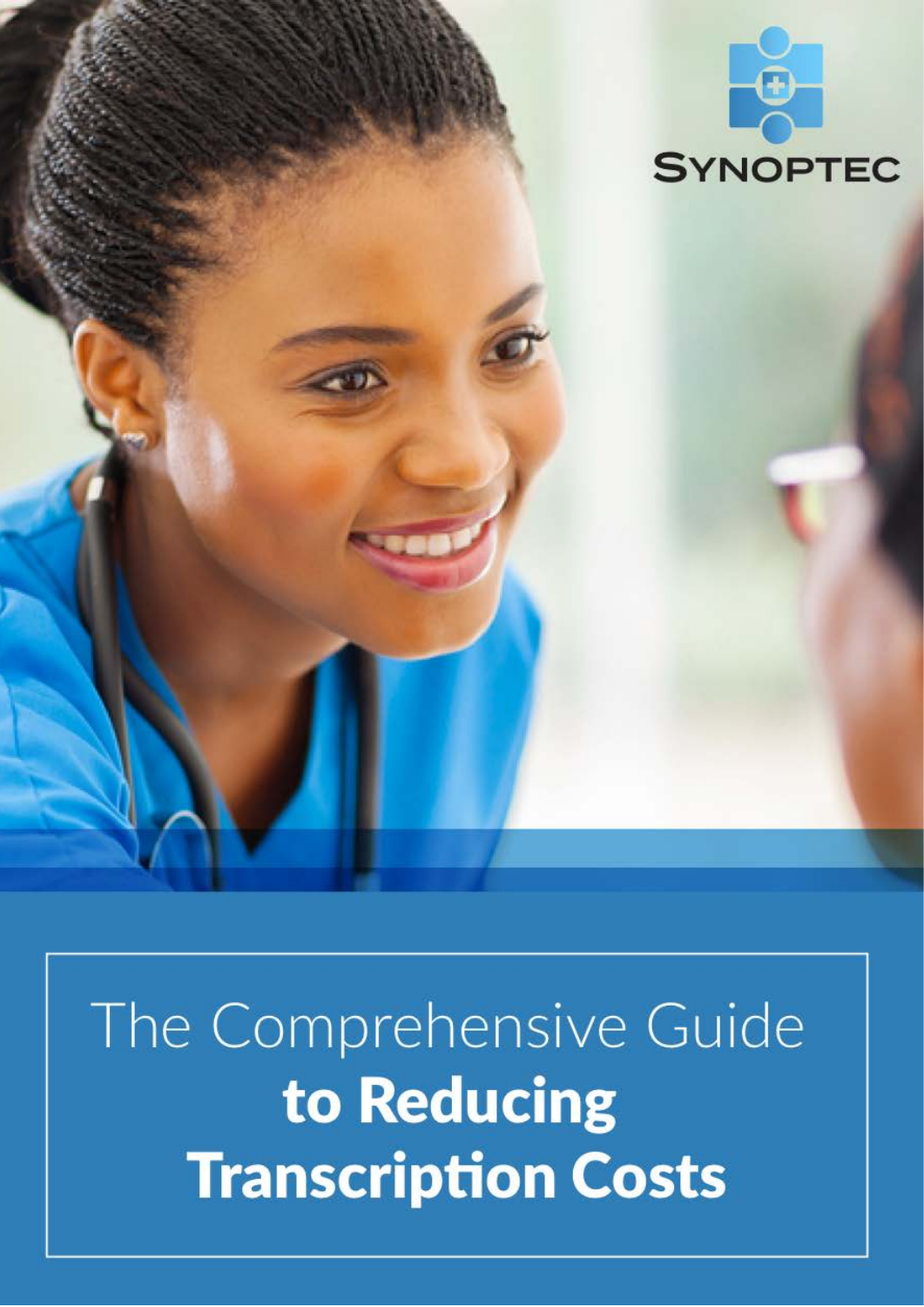

# Reducing Transcription Costs

Complete, accurate medical records available in a timely fashion are critical for good patient care, patient safety and managing liability. The most commonly used documentation methods are based on transcription services. Good transcription is time intensive, expensive and places a heavy burden on many institutions. The global medical transcription market was [estimated at \\$41.4 billion in 2012 \[1\]](http://www.transparencymarketresearch.com/medical-transcription-services.html) with projected annual growth of around 6%. Transcription costs can represent a significant outlay for individual institutions, and cutting these costs is a popular target for hospital and clinic administrators charged with saving money.

In this e-book, we'll explore three of the most common methods of cutting medical transcription costs: outsourcing transcription, use of electronic patient record systems to assist in dictation/transcription and replacing transcription with structured synoptic reporting. We'll also discuss ways to reduce costs without impacting accuracy, timeliness or volume.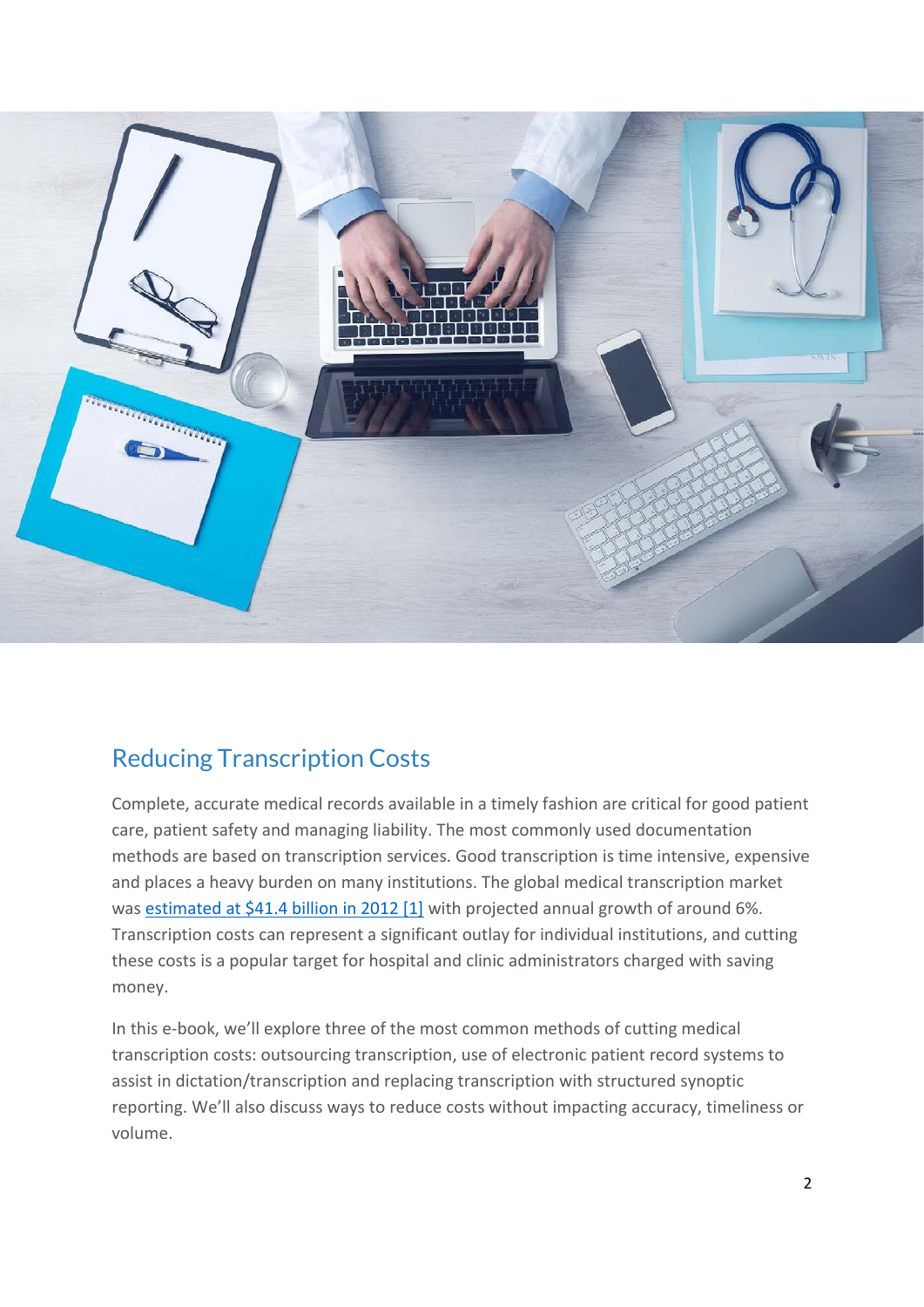## **Outsourcing Medical Transcription**

Outsourcing medical transcription services is perhaps the most commonly employed method to try to cut costs. Numerous providers advertise online and may claim they can cut transcription costs in half. Outsourcers may be based in the same country, or in many cases have overseas-based transcribers.

#### The Benefits of Outsourcing Transcription

Outsourcing transcription can save an institution a significant amount of money since it eliminates overhead costs associated with in-house transcriptionists. Outsourcing contracts are typically based on payment per article, line or even word. Institutions therefore save on expenses such as office space, equipment, training, health insurance and employee leave. One provider has estimated that an in-house transcriptionist can [cost up to US \\$46,000 annually \[2\].](http://www.medicaltranscriptionsservice.com/medical-transcription-outsourcing-benefits-newyork.html) Estimates of outsourcing the work of one transcriptionist suggest [savings of between](https://www.transcriptionoutsourcing.net/medical-transcription-services/medical-transcription-pricing/)  [\\$10,000-\\$22,000 per year \[3\].](https://www.transcriptionoutsourcing.net/medical-transcription-services/medical-transcription-pricing/) Payment only for work received also avoids inherent workplace inefficiencies; surveys suggest most workers achieve only around six hours of [effective output in the average eight hour](https://doi.org/10.1177/1350508413515541)  [working day \[4\].](https://doi.org/10.1177/1350508413515541) In a 2007 Gallup poll, employees themselves even recognized they probably waste around an hour of time each day.

"The risks associated with poor quality transcription can be very serious, and may result from even the smallest error in terminology."

#### The Pitfalls of Outsourcing Transcription

Devolving responsibility for a critical service outside of the institution removes some control over the output. Supervision, training and quality control are lost—or at best are communicated through an intermediary. You rely completely on the company ensuring their transcriptionists are well-trained, kept up-to-date and are well-versed in the terminology used by your clinicians. This may become a particular problem when services are outsourced overseas. While savings may be greatest, English may not be the first language of the transcribers, making recognition of complex medical terms, or reconstructing poorly-recorded snippets more difficult.

The risks associated with poor quality transcription can be very serious, and may result from even the smallest error in terminology. Of course, mistakes can result in significant liability for your institution. In December of 2012, an Alabama jury awarded \$140 million to the family of a diabetic woman who died after a massive insulin overdose. The overdose was attributed in part to a transcription error by an outsourcing provider in India whose services were saving the hospital [two cents per line \[5\].](http://blog.al.com/live/2012/12/fatal_outsourcing_thomas_hospi.html)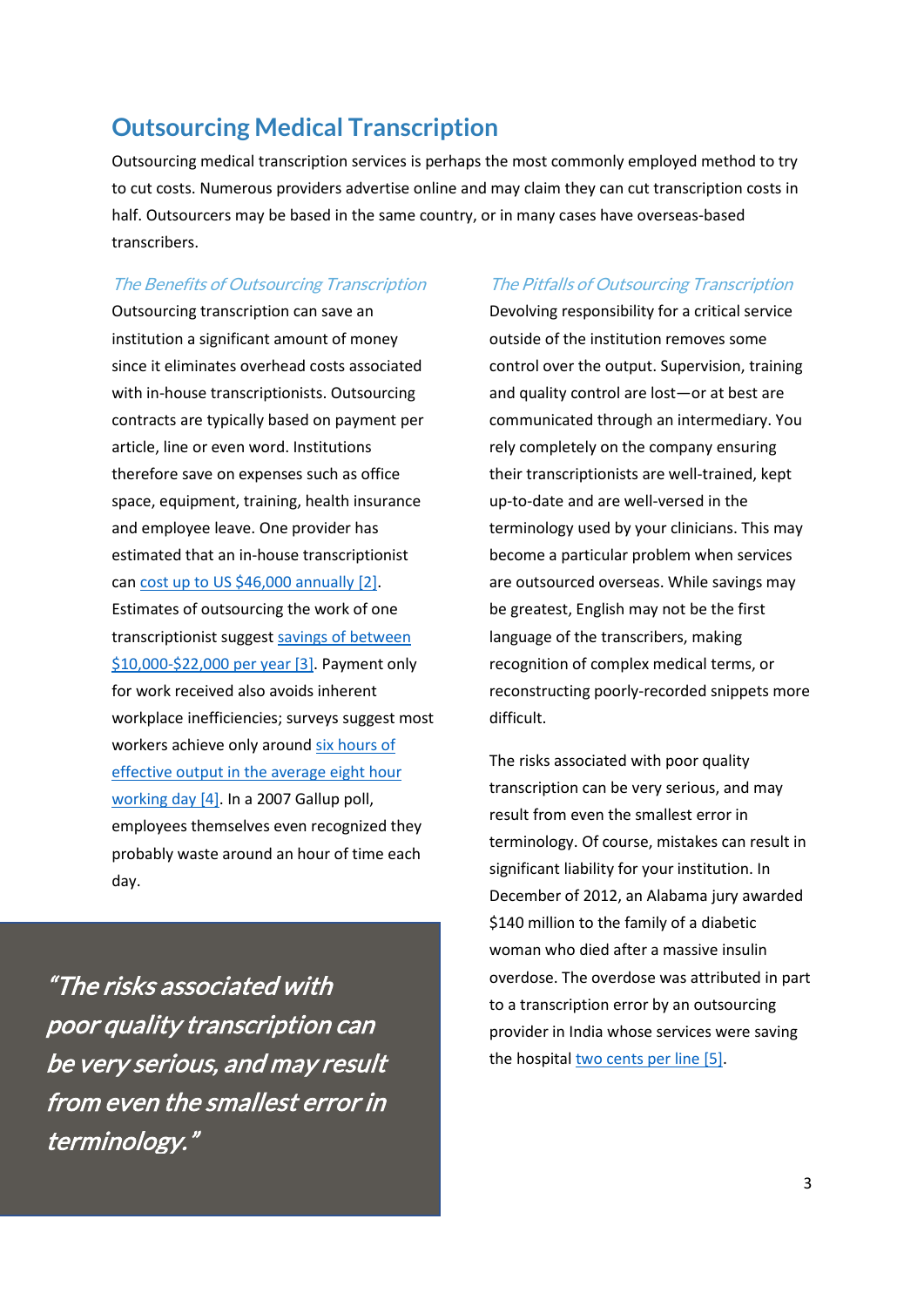#### How to take Advantage of Outsourcing Transcription

The ramifications of poorly managed or executed transcription can be dire both for the patient and your institution; before committing to outsourcing you need to be confident in the provider and every stage of the process.

The key to maximising the benefits outsourcing can bring is to do your homework. Make sure you are happy with the training and quality assurance processes provided by the outsourcing company. Ask questions about the hiring process and supervision of employees. Think about employee turnover. Will your work be regularly assigned to a dedicated transcriptionist? This can help improve accuracy over time through increased familiarity with terminology and style of dictation. Make sure you understand what happens to your document at every stage in the process, and that you understand the precautions taken by the company to ensure your document remains secure and confidential at all times.

Other factors to consider include turnaround time, and dictation methods; in addition to traditional telephone-based dictation methods, outsourced providers may also offer systems accessible via mobile apps, allowing clinicians the flexibility to dictate anywhere.

Once you are happy with the external process you will need to think about what in-house quality assurance needs to be in-place, who will be undertaking this and how long will it take. Be realistic about what resources this is likely to need and factor these into your cost calculations.

Above all make sure you are happy with the balance between cost savings and quality. Saving a few cents on transcription may not be worth the risk of significant patient harm or litigation.



Once you are happy with the external process you will need to think about what in-house quality assurance needs to be in-place, who will be undertaking this and how long will it take. Be realistic about what resources this is likely to need and factor these into your cost calculations.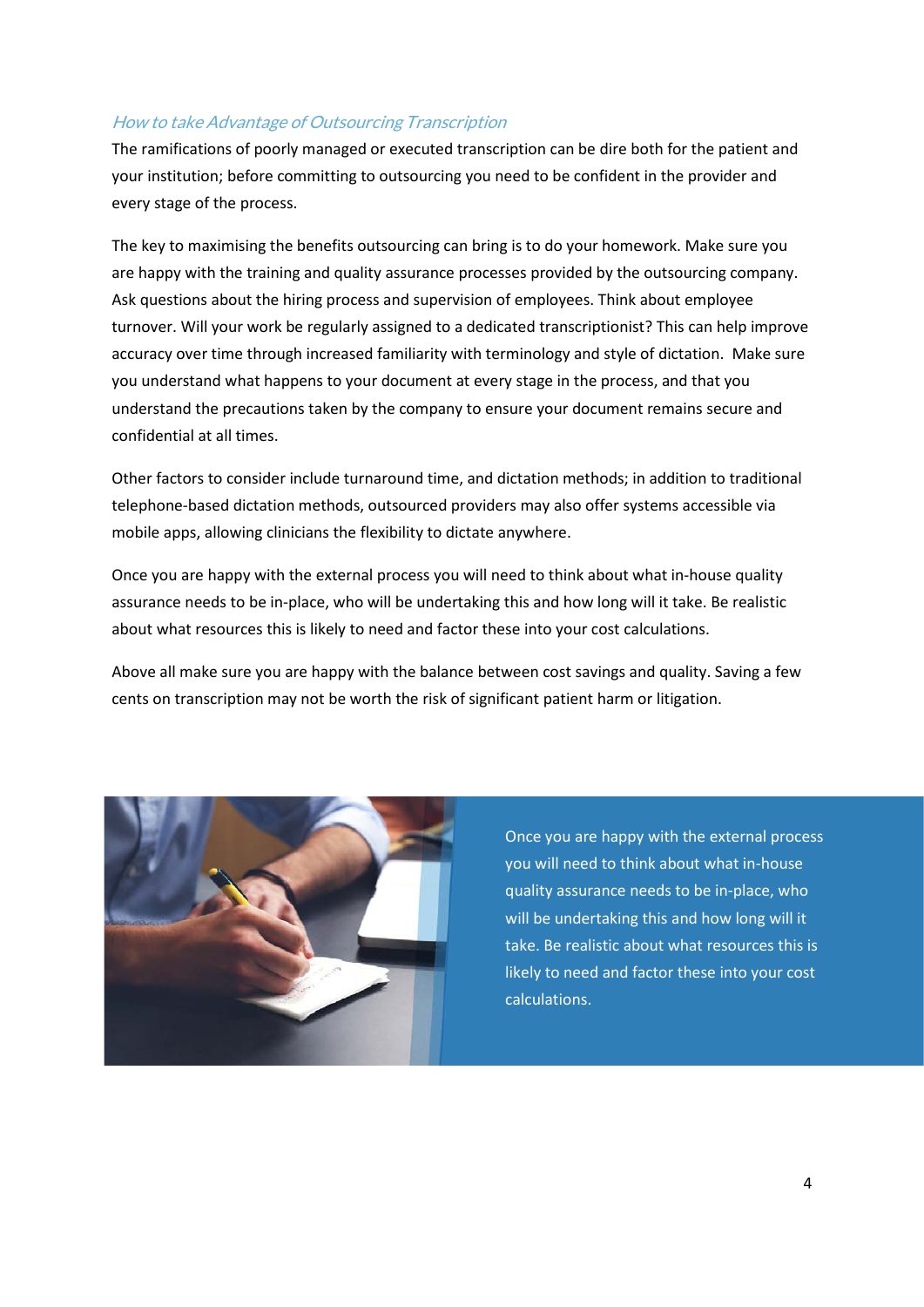

## Computer assisted dictation / Electronic patient records

Increasing use of technology—both in the form of electronic patient records and more limited computer assisted dictation and transcription systems—has the potential to save both time and money. Computer assisted dictation utilises voice recognition software to produce a first draft of the document as the words are spoken. The accuracy of voice recognition has improved hugely in recent years, making it a much more practical tool. In particular, software which enables the system to learn from repeated dictation by an individual can [vastly improve accuracy \[6\].](https://www.ncbi.nlm.nih.gov/pubmed/9844291)

However, the quality of the voice recording is crucial, and can be impaired particularly i[n noisy](https://doi.org/10.1259/bjr/20698753)  [environments \[7\].](https://doi.org/10.1259/bjr/20698753) The resulting document will usually also need proofreading. Although this process may be less time consuming than primary dictation, some studies show it can be open to missed problems as errors may produce sentences which are grammatically correct and wrong only in their sense, making them more difficult to pick up. The task of checking and correcting the document may be undertaken by support staff, but may also fall to the clinician, potentially increasing their workload.

Electronic patient record systems have been projected to offer potentially huge savings if universally employed. Two studies from America gave a figure of around \$80 billion per year of potential savings [\[8\],](http://www.cbo.gov/ftpdocs/91xx/doc9168/05-20-healthit.pdf) although this figure is likely to be hugely over-inflated and does not take into account the costs of introducing the systems. Potential savings seem significant, although reported benefits vary from largely cost neutral improved quality of care, through small per-patient savings with improved efficiency and revenue to average savings of 10% per patient [9-11].

Advantages of electronic patient records may be many and varied. From the point of view of report production, in addition to voice recognition technology, 'smart phrases' can be used to rapidly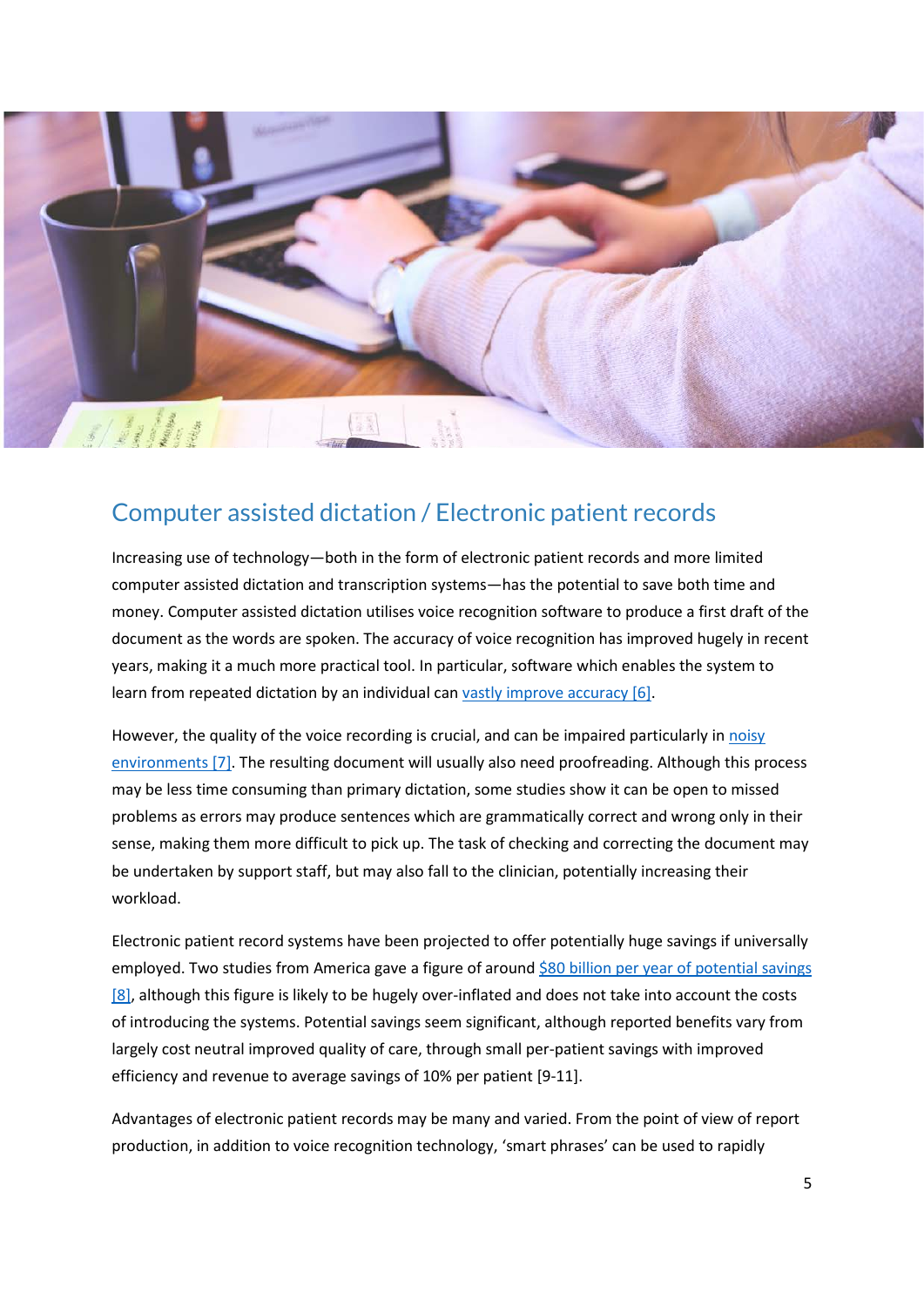reproduce commonly employed phrases without repeatedly typing the same content. For example, this could allow the clinician to produce a phrase covering all pertinent negatives in just two or three [keystrokes \[12\].](https://www.ncbi.nlm.nih.gov/pmc/articles/PMC3104829/)

Not only does this save time, but if used carefully it can ensure all relevant elements are included every time and simple errors such as spelling mistakes are eliminated. Care needs to be taken to ensure a 'tick-box' mentality doesn't override careful thought and interrogation of the individual case, but if used well, smart phrases can be a real asset.

### The Benefits of Computer Assisted Dictation / electronic patient record

As well as efficiency, electronic patient records can produce benefits for patient care, allowing access to all results and information in any location and producing reports that are almost immediately available to all professionals caring for the patient. By reducing the number of steps of information transfer, the potential for lost reports or those incorrectly ascribed to the patient is also reduced. If employed to their full extent, electronic patient records can completely remove the need for, and therefore the cost of, transcription services.

### The Pitfalls of Computer Assisted Dictation / electronic patient record

Although voice recognition software has improved hugely in recent years, errors are still made, which may be subtle and difficult to detect. Either a transcriptionist or the clinician needs to carefully proofread the text to pick out and correct errors. Use of smart phrases and electronic patient record systems can help with some of these problems, although issues around work load for clinicians remain.

#### Taking Advantage of Computer Assisted Dictation / electronic patient record

Electronic patient record systems can represent a huge outlay for institutions. Ensuring that staff are fully trained and supported through their introduction is key to success. Taking the time to set-up and personalise things like smart phrases will improve accuracy and save time in the long term. For both systems, thinking about who is going to proofread and finalise the dictated document, and the costs this will involve, will give a more realistic overview of potential savings.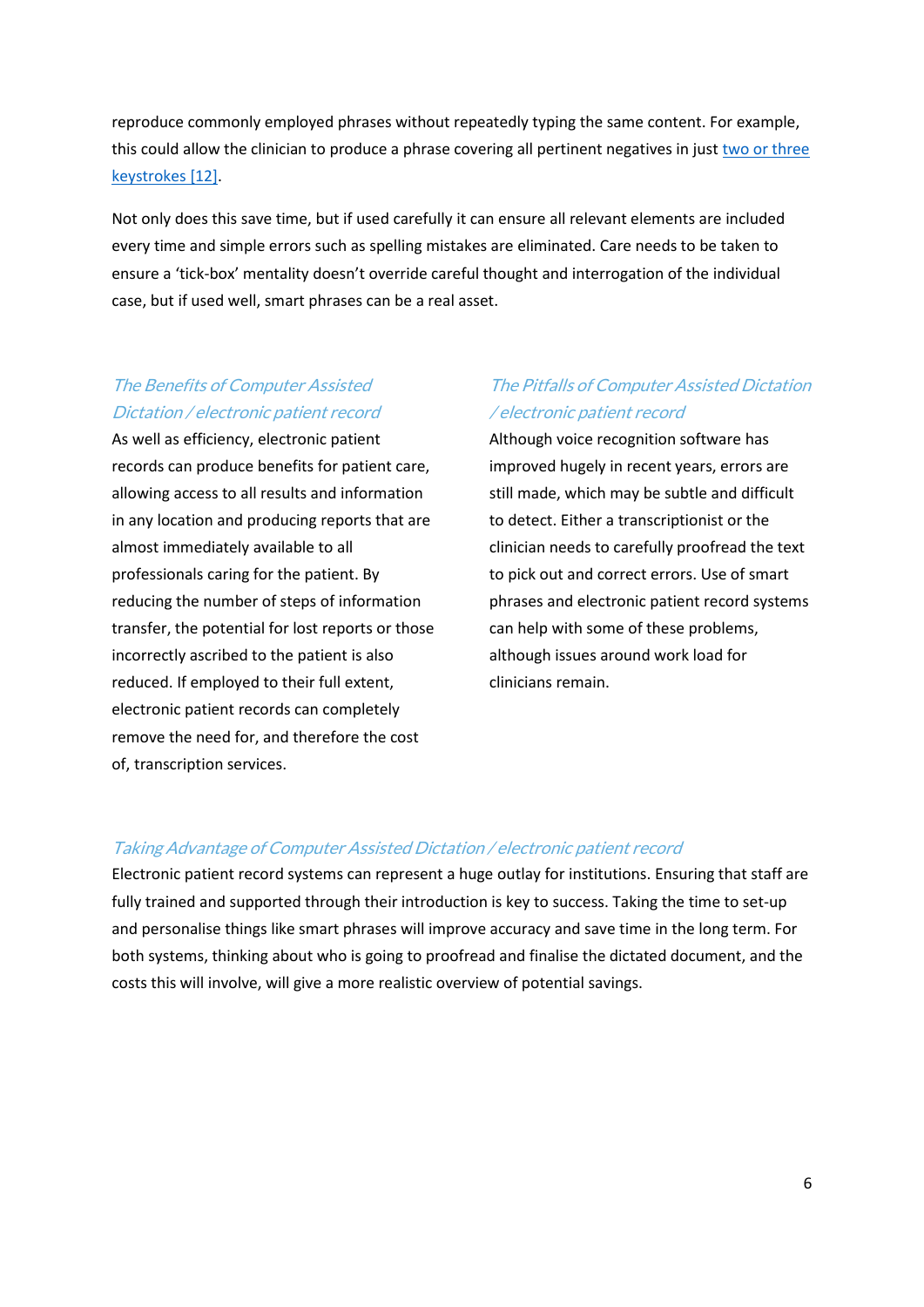

## Synoptic Reporting

By completely moving away from narrative reports, synoptic reporting can eliminate transcription costs entirely. In synoptic reporting, the clinician or a staff member assisting with the procedure enters data directly into the report by following a pre-formatted template. The formatting makes it quick and easy for the clinician to enter this information, eliminating the need for narrative dictation. Without dictation, there's no need for transcription.

### The Benefits of Synoptic Reporting

- 1. **Cost savings:** The source of the cost savings by using synoptic reporting is obvious: implementation of a synoptic reporting system eliminates a large percentage of ongoing transcription needs, thus eliminating a significant expense on an ongoing basis. Estimating the size of this benefit may be more difficult. In 2011, Praxia Intelligence Information's *Synoptic Reporting Tools Project: An Evaluation Study* estimated that during a pilot, \$316,000 was saved by avoiding transcription of 5,948 reports. Looking at the numbers another way and estimating the time saved, along wit[h clinician costs \[13\],](http://www.medscape.com/features/slideshow/compensation/2016/pathology#page=2) cost of transcription, and [time taken to create reports \[14\],](https://www.ncbi.nlm.nih.gov/pmc/articles/PMC1560865/) removing the cost of even outsourced transcription and factoring in the ongoing cost of support from the software provider, savings of around \$550 per clinician per week seem eminently achievable.
- 2. **More rapidly available reports**: Among these numbers is the recognition that the time taken to dictate a report, plus then proofread and correct the transcribed version is consistently found to be less than that taken to [produce a finalised synoptic document \[14\].](https://www.ncbi.nlm.nih.gov/pmc/articles/PMC1560865/) The final document is then available immediately, reducing the average time for a complete and verified report from around eight days to [less than half an hour \[14\].](https://www.ncbi.nlm.nih.gov/pmc/articles/PMC1560865/) It is clear to see how this reduction might benefit patients.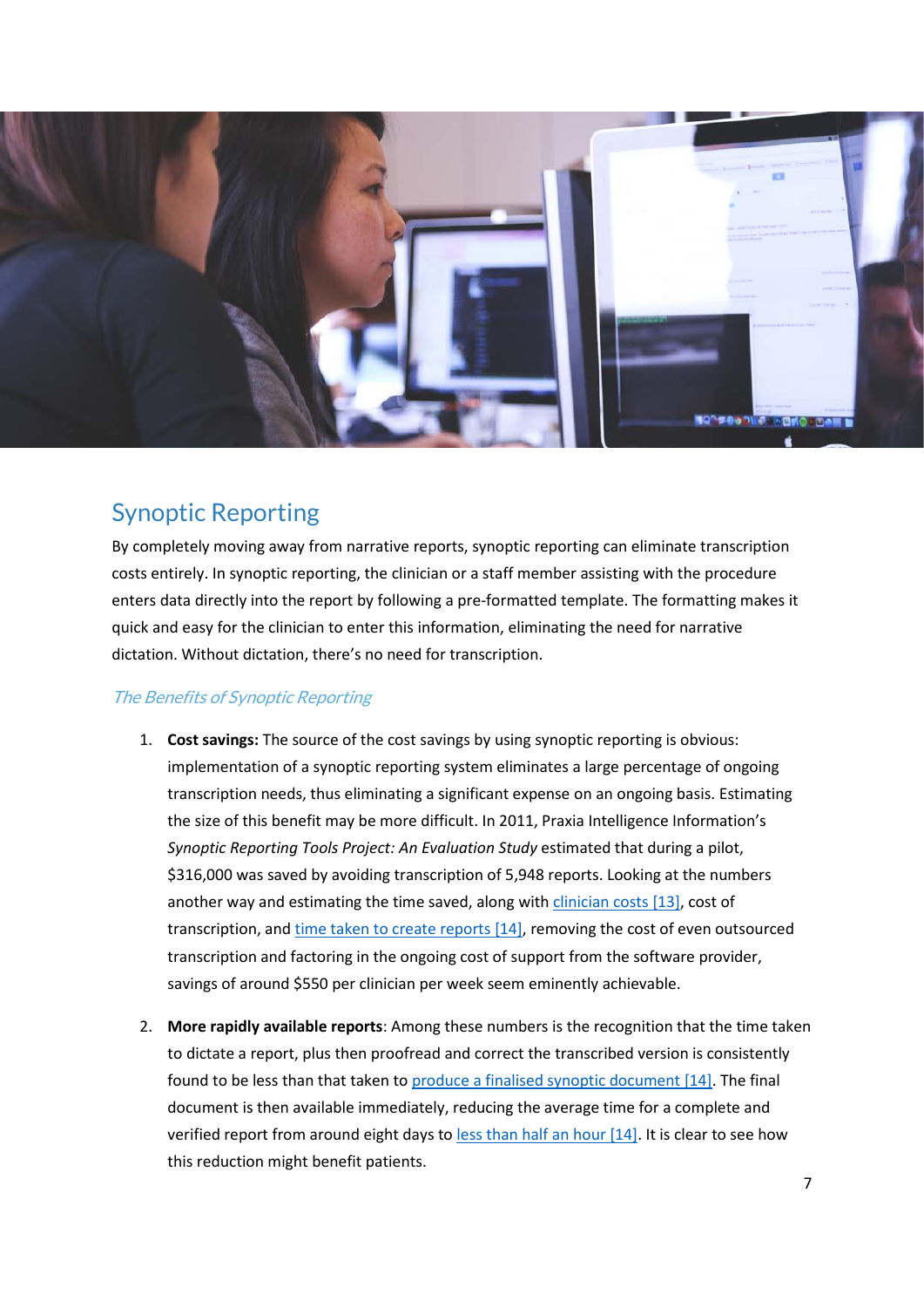3. **Gold-standard reports:** Within pathology, synoptic reporting is increasingly recognised as the 'gold standard' and is supported by the [College of American Pathologists \(CAP\)](http://www.cap.org/web/home?_afrLoop=485226328055265#!%40%40%3F_afrLoop%3D485226328055265%26_adf.ctrl-state%3Duix78za3z_4) because the structured template [ensures more complete reporting \[15\].](https://www.facs.org/quality-programs/cancer/coc/standards) A 2011 study on the impact of introducing synoptic reporting for rectal cancer concluded, "Completeness of reporting, irrespective of subspecialist interest, was dramatically increased by the use of a synoptic report." In addition, with the use of online synoptic software, reports can be completed from a variety of devices, anywhere with an Internet connection, and the structured format enhances the possibility of [data extraction in the future \[16\].](https://doi.org/10.5858/arpa.2010-0558-OA) This sentiment is backed up by several large-scale studies showin[g increased report completeness](https://doi.org/10.1016/j.humpath.2010.06.009) with the use of synoptic tool[s \[17\].](https://doi.org/10.1016/j.humpath.2010.06.009)

### The Pitfalls of Synoptic Reporting

The most significant difficulty with synoptic reporting is that it represents a huge culture change for many clinicians. [Change management may therefore prove a significant challenge \[18\].](https://dx.doi.org/10.1186/s13012-014-0121-0) The cost of the system itself of course also needs to be taken into consideration, although a look at the numbers show that the initial cost outlay should be rapidly balanced by substantial ongoing savings. Such a fundamental change may require higher-level approval within the organisation than for smaller costsaving 'tweaks' which can be carried out at departmental level, and this may act as a deterrent for some.

Choosing the right system is crucial. Questions to consider might include:

- Is the template design process flexible enough to ensure that local standards and preferences can be supported?
- Can changes be made quickly and easily, without requiring IT support?
- Does the vendor have experience with clinical documentation workflow?
- What kind of support will your organization receive from the vendor during and after implementation?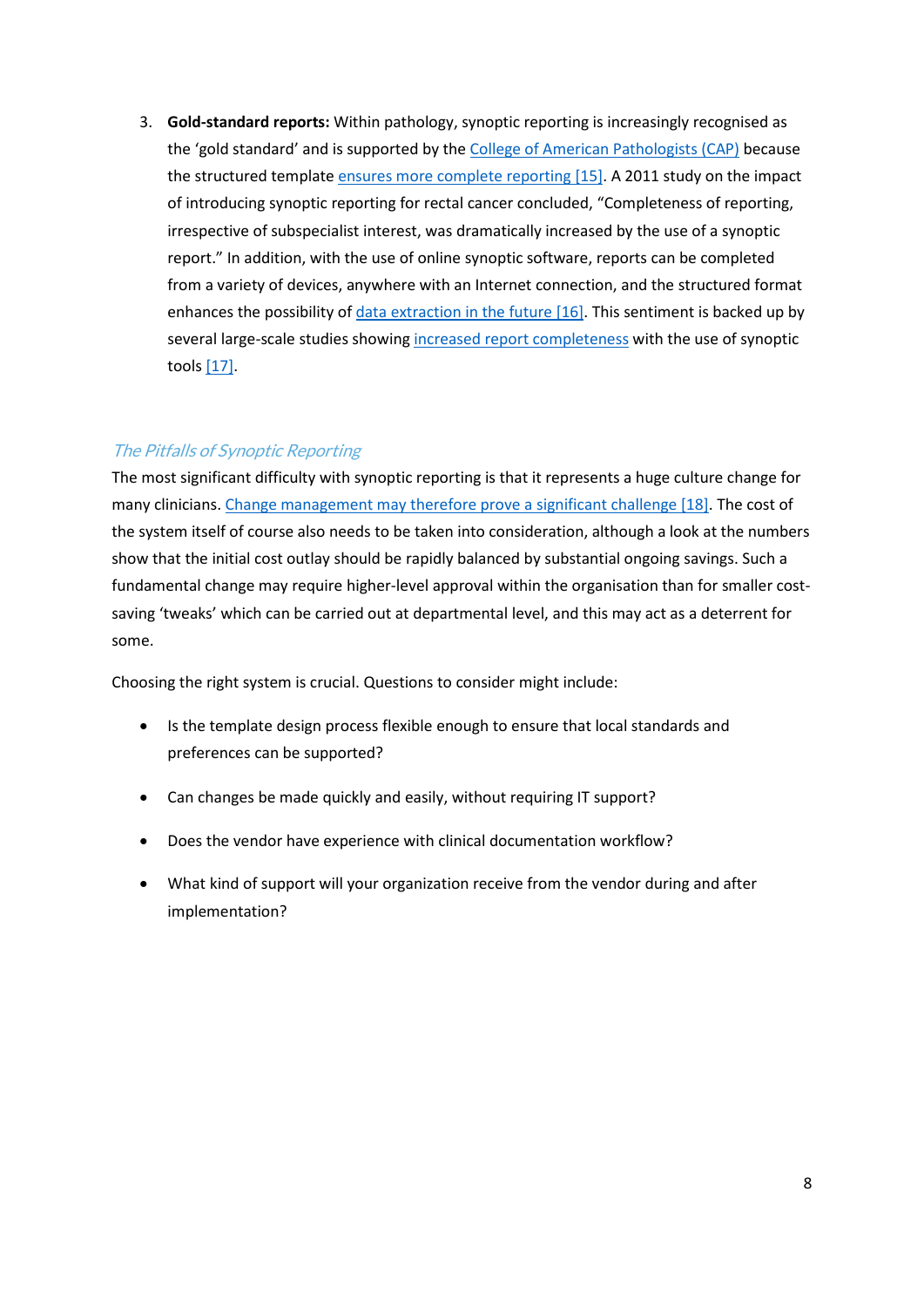

#### Taking Advantage of Synoptic Reporting

To fully realise the benefits of synoptic reporting, several key factors are needed. Moving from traditional narrative reporting to structured template-based reports is a huge change for many clinicians. Ensuring you have key [advocates for change](https://dx.doi.org/10.1186/s13012-014-0121-0) on board to champion the change amongst more reluctant colleagues is essential  $[18]$ . Supporting the implementation with [evidence of](https://doi.org/10.1016/j.humpath.2010.06.009)  [increased efficiency, accuracy and completeness of](https://doi.org/10.1016/j.humpath.2010.06.009)  [reports](https://doi.org/10.1016/j.humpath.2010.06.009) may also be fundamental in driving change [\[17\].](https://doi.org/10.1016/j.humpath.2010.06.009)

The choice of provider is crucial; synoptic reports should be flexible and easily adaptable to local specialisms. Investment in time, technology and training will also ensure the transition progresses smoothly and achieves maximum benefits for your staff, patients and institution. Phased introduction of the system will allow administration and a few clinician leaders to work out configuration details during a pilot, then implement one facility area at a time. Although some duplication of entry may be required during the pilot, clinicians and administrators will retain access to both systems until the integration is complete, ensuring quick accessibility of patient information at every stage.

## **Conclusion**

Cutting costs and increasing efficiency is key to the success of many institutions. Reducing transcription costs is a common target which can result in large savings. Several options are available; when assessing your options, be sure to consider the cost benefits of the new system, the risks associated with the solution and the likelihood that the solution will continue to serve your institution in the relatively long term. It may be that taking the time to invest in large scale change will prove to be a more effective long-term solution, resulting in improvements in patient care as well as reducing costs.



"Cutting costs and increasing efficiency is key to the success of many institutions. Reducing transcription costs is a common target which can result in large savings … It may be that taking the time to invest in large scale change will prove to a more effective long-term solution…"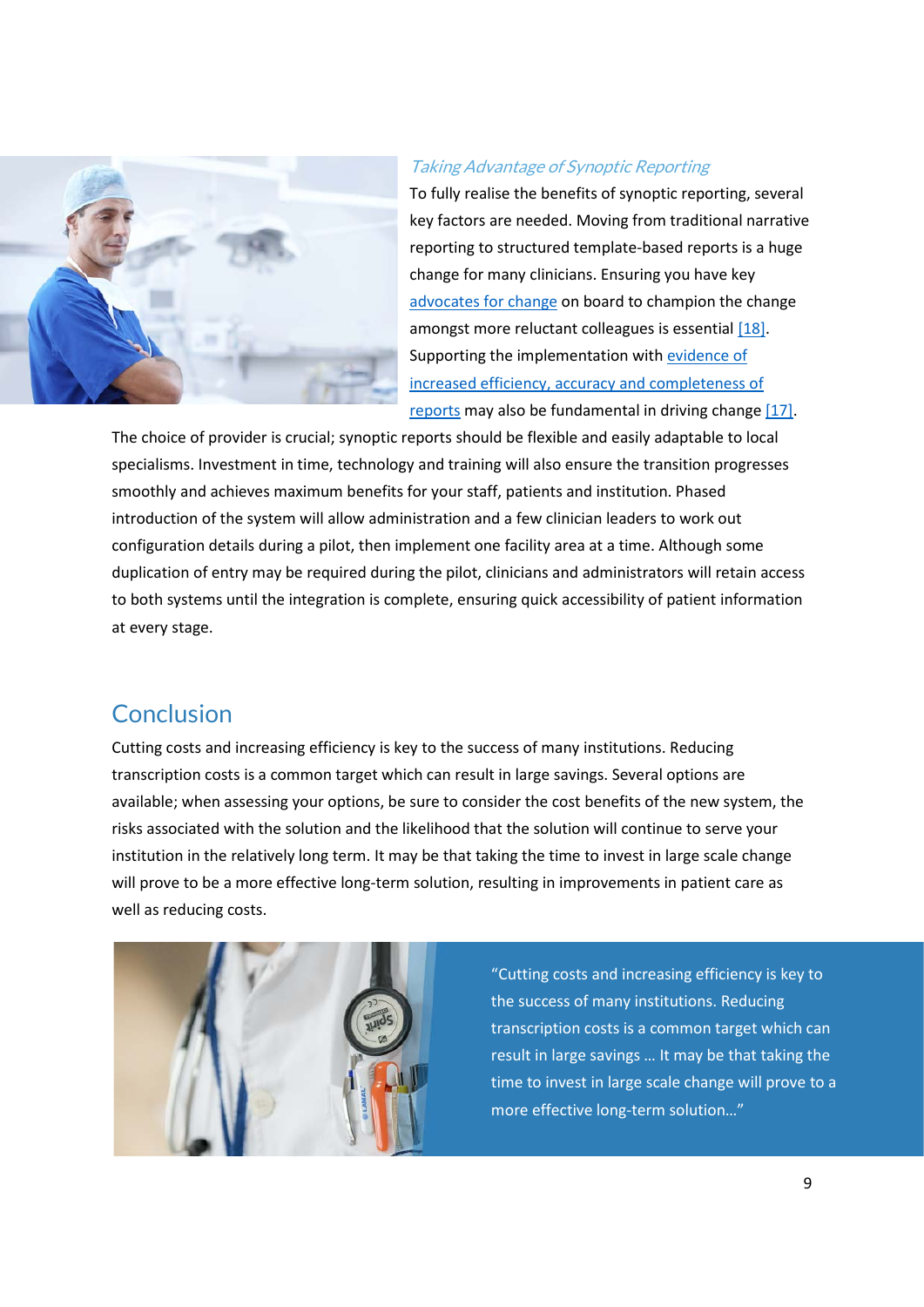## References:

[1] <http://www.transparencymarketresearch.com/medical-transcription-services.html>

[2[\] http://www.medicaltranscriptionsservice.com/medical-transcription-outsourcing](http://www.medicaltranscriptionsservice.com/medical-transcription-outsourcing-benefits-newyork.html)[benefits-newyork.html](http://www.medicaltranscriptionsservice.com/medical-transcription-outsourcing-benefits-newyork.html)

[3[\] https://www.transcriptionoutsourcing.net/medical-transcription-services/medical](https://www.transcriptionoutsourcing.net/medical-transcription-services/medical-transcription-pricing/)[transcription-pricing/](https://www.transcriptionoutsourcing.net/medical-transcription-services/medical-transcription-pricing/)

[4] Non-work at work: Resistance or what? Paulsen R. Organization, 2013: 22 (3); 351-367. <https://doi.org/10.1177/1350508413515541>

[5[\] http://blog.al.com/live/2012/12/fatal\\_outsourcing\\_thomas\\_hospi.html](http://blog.al.com/live/2012/12/fatal_outsourcing_thomas_hospi.html)

[6] [Edeka does all--machine speech recognition in social medicine expert testimony] [article in german] Michel E, Michel EM, Hägele W, Zernikow B. Gesundheitswesen. 1998 Oct;60(10):567-71. <https://www.ncbi.nlm.nih.gov/pubmed/9844291>

[7] The effect of voice recognition software on comparative error rates in radiology reports. McGurk S, Brauer K, Macfarlane TV, Duncan KA. Br J Radiol. 2008 Oct;81(970):767-70. <https://doi.org/10.1259/bjr/20698753>

[8] Congressional Budget Office. Evidence on the costs and benefits of health information technology. 2008. Available at: [http://www.cbo.gov/ftpdocs/91xx/doc9168/05-20](http://www.cbo.gov/ftpdocs/91xx/doc9168/05-20-healthit.pdf) [healthit.pdf](http://www.cbo.gov/ftpdocs/91xx/doc9168/05-20-healthit.pdf)

[9] Cost-effectiveness of an electronic medical record based clinical decision support system. Gilmer TP, O'Connor PJ, Sperl-Hillen JM, et al. Health Serv Res. 2012 Dec: 47(6): 2137-58. <https://doi.org/10.1111/j.1475-6773.2012.01427>

[10] Productivity and cost implications of implementing electronic medical records into an ambulatory surgical subspecialty clinic. Patil M, Puri L, Gonzalez CM. Urology. 2008 Feb;71(2):173-7. <https://doi.org/10.1016/j.urology.2007.09.024>

[11] Association of electronic health records with cost savings in a national sample. Kazley AS, Simpson AN, Simpson KN, Teufel R. Am J Manag Care. 2014 Jun 1;20(6):e183-90. <https://www.ncbi.nlm.nih.gov/pubmed/25180501>

[12] The Electronic Health Record "Toolbox". Krall MA. Perm J. 2005 Spring; 9(2): 49-52. <https://www.ncbi.nlm.nih.gov/pmc/articles/PMC3104829/>

[13] Medscape Pathologist Compensation Report 2016 <http://www.medscape.com/features/slideshow/compensation/2016/pathology#page=2>